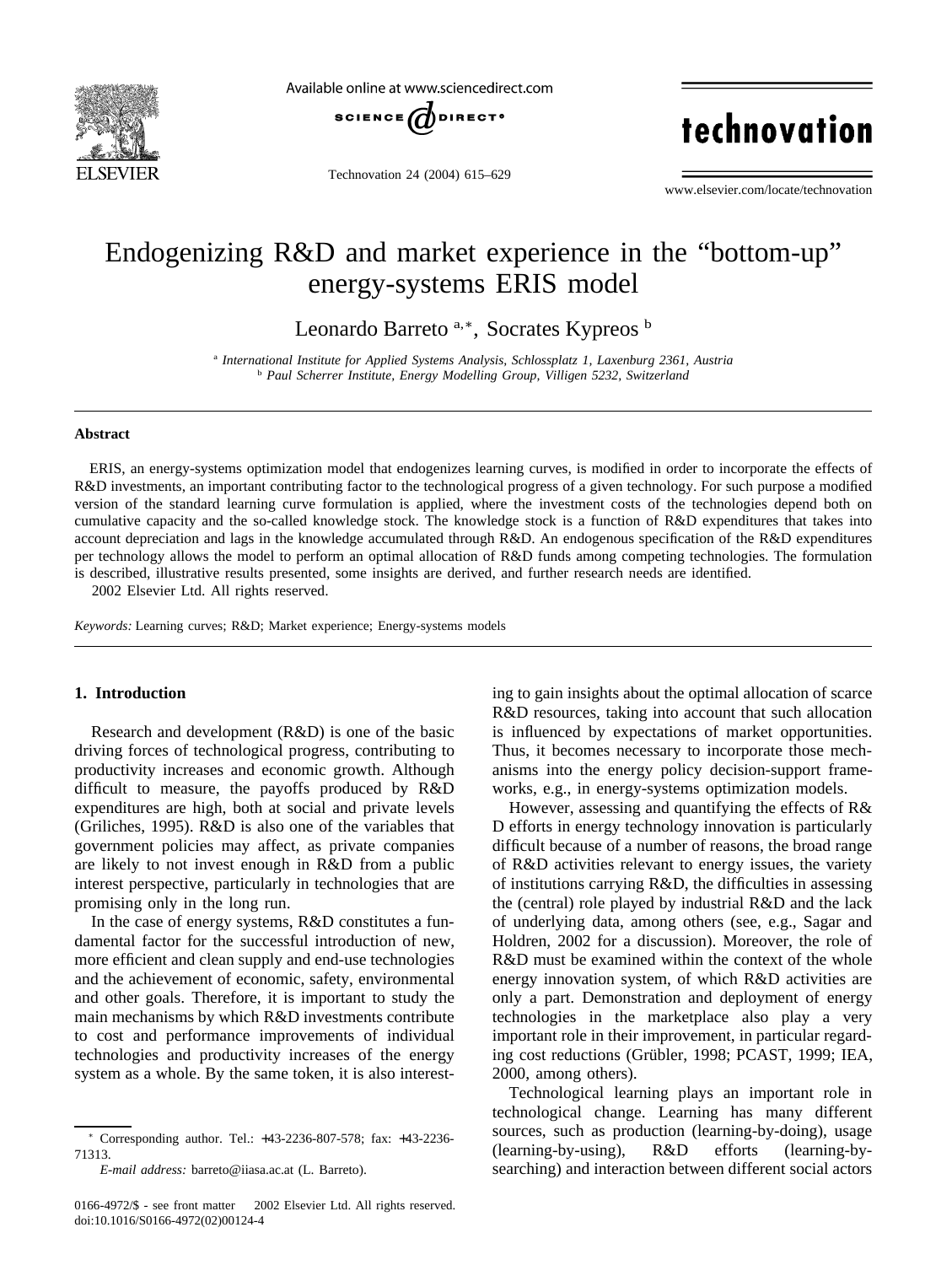(learning-by-interacting), among others (Grübler, 1998). There are a number of technical, social, economical, environmental and organizational factors that influence the presence (or absence) and rate of technological learning processes.

The typical representation of this phenomenon is through learning, or experience, curves. The standard learning curve considers the specific investment cost of a given technology as a function of cumulative capacity or cumulative production, which is used as an approximation for the experience accumulated when the technology is deployed. The formulation reflects the fact that some technologies experience declining costs as a result of their increasing adoption (Argote and Epple, 1990). As such, it takes into account the effects of experience due to actual deployment of technologies but it does not provide a mechanism to capture explicitly the effects of public and private R&D efforts, which also constitute an essential component of cost reductions and performance improvements, particularly in the early stages of development of a technology.

There is a need to incorporate R&D activities within the technological learning conceptual framework. R&D and market experience can be thought of as two learning mechanisms that act as complementary channels for knowledge and experience accumulation (Goulder and Mathai, 2000). Both mechanisms play an important role. R&D is critical at early stages of development and to respond to market needs, but market experience is essential to achieve competitiveness. There are also feedbacks between these two learning mechanisms. Successful R& D may increase the possibilities of a particular technology to diffuse. Market experience, on the other hand, may contribute to increment the effectiveness of R&D efforts, helping to target them towards needs identified when manufacturing and using the technology.

Examples of this interaction have been described in the literature. Neij (1999) and Loiter and Norberg-Bohm (1999), for instance, discuss the case of wind turbines. As a rule, experience gained with deployment of capacity seems to have been critical for progress in wind turbines, having also an influence in the effectiveness of R&D efforts. R&D programs seem to have been more successful when addressing specific problems made evident by the operation experience (Loiter and Norberg-Bohm, 1999). Having a market where new R&D results could be tested was an important feedback mechanism for research and focusing on concrete challenges allowed a more agile and wide incorporation of the innovations produced in such programs in subsequent generations of the technology. Watanabe (1999) performed an analysis of the role of public and private R&D expenses and industrial production in the competitiveness of solar photovoltaics in Japan and, on such basis, they identified the existence of a "virtual cycle" or positive feedback loop between R&D, market growth and price reduction which stimulated its development.

Thus, a comprehensive view of technological learning processes and associated policy measures must encompass Research, Development, Demonstration and Deployment (RD3) activities (PCAST, 1999), since all of them play a role in stimulating energy innovation and in the successful diffusion of emerging energy technologies. Energy technology RD3 strategies require, among other actions, a combination of "technology push" and "demand pull" policy measures.

On the "technology push" side, well-defined technology roadmaps and strategic R&D portfolios that conciliate short-term and long-term needs may contribute to make technologies available that could enable the provision of energy services in a cleaner, more flexible and reliable way and that can respond to objectives such as climate change mitigation and sustainability. On the "demand pull" side, buy-down policies, procurement and market transformation programs, for instance, could support cleaner and more efficient energy supply and demand technologies, which are currently expensive but with a promising learning potential (Payne et al., 2001; Neij, 2001; Olerup, 2001). Such policies could contribute to finance the "learning investments" (also called maturation costs), i.e., the investments necessary for these technologies to move along their learning curves until they become competitive.

However, R&D productivity is difficult to measure, not least because the observable variables can provide only a partial view of the innovation process. R&D expenditures are used as one of the typical measures of R&D activity. However, there are obstacles in establishing cause/effects relationships between R&D expenditures and technological progress, since R&D expenditures measure an input to the innovation process and not its output(s). In addition, even gathering R&D expenditures can be difficult, particularly for industrial R&D activities.

In addition, sound models for the role of R&D in the energy innovation system are not yet available. Clearly, because of the multiple feedbacks between the different factors, a linear model of innovation cannot be established (i.e., with R&D exclusively preceding market experience). However, there is a need for defining, if possible, basic stylized causal rules of interaction between R&D and market experience and their respective effects on technological progress, e.g., cost reductions and/or performance improvements. Regarding the latter, one of the difficulties is that R&D results may not necessarily contribute to the progress of a single technology but to that of several products or services.

Different approaches to model the R&D factor as an endogenous driver of technological change in "topdown" and "bottom-up" models have been reported in the literature (see e.g., Grübler and Gritsevskyi, 1997;